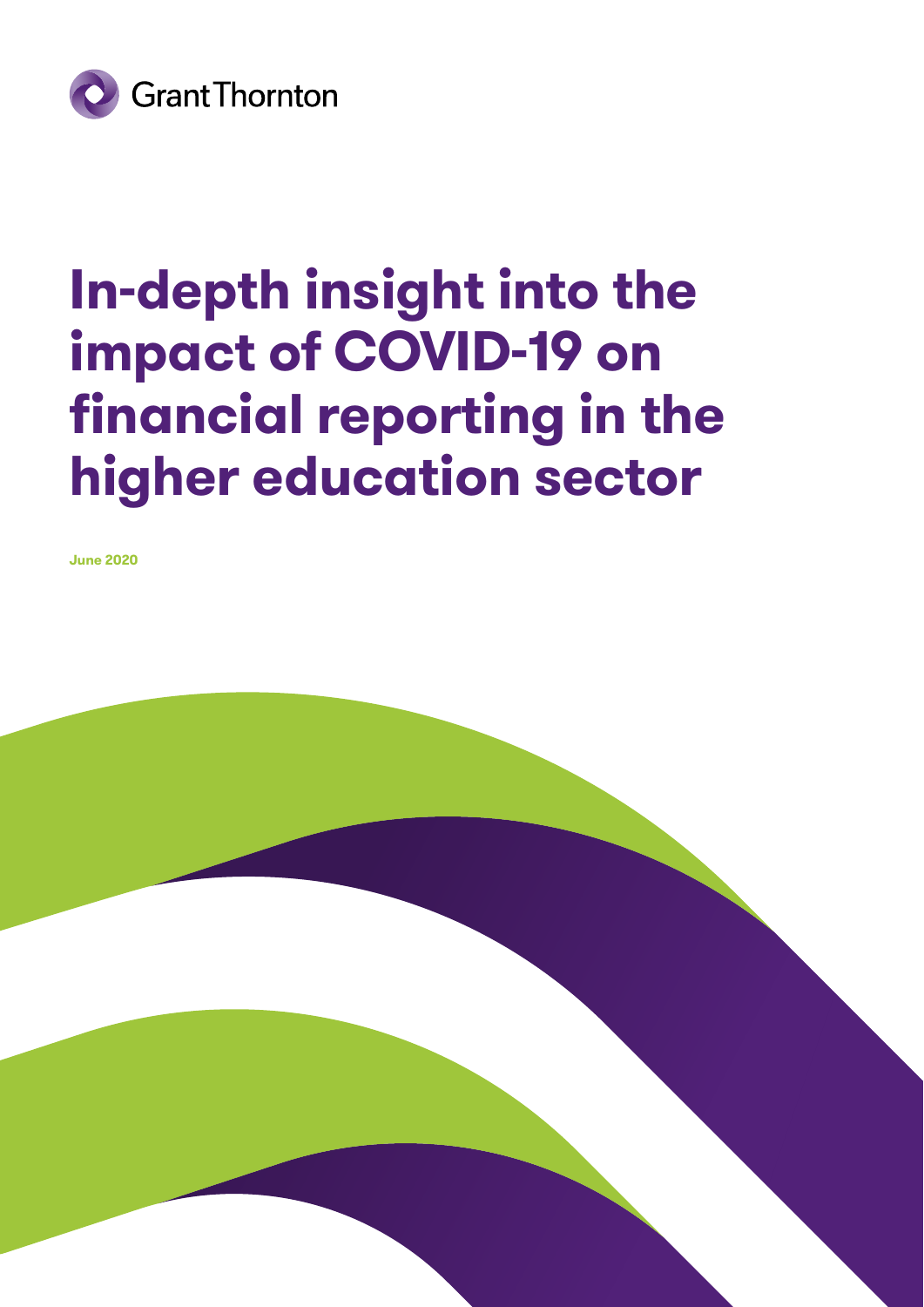## **Contents**

| <b>Section</b>                                                               | Page |
|------------------------------------------------------------------------------|------|
| Operational challenges and the related financial reporting/regulatory impact | 05   |
| Significant financial reporting issues to consider                           | 07   |
| Government support schemes – considering the accounting implications         | 11   |
| Regulator's response                                                         | 13   |
| Impact on audit work/external scrutiny process                               | 14   |
| Early engagement with key stakeholders                                       | 15   |
| Further resources and guidance                                               | 16   |

In-depth insight into the impact of COVID-19 on financial reporting in the higher education sector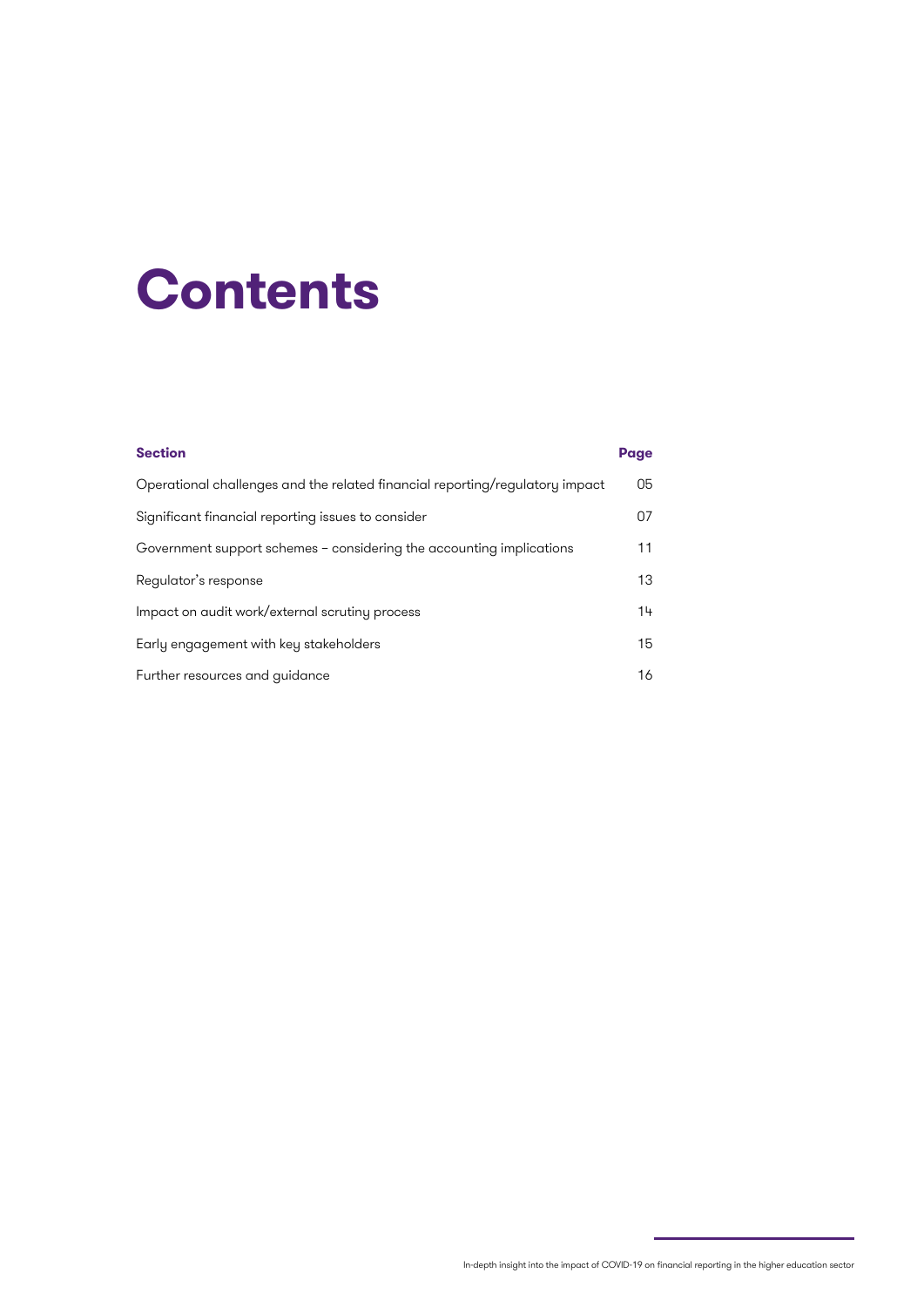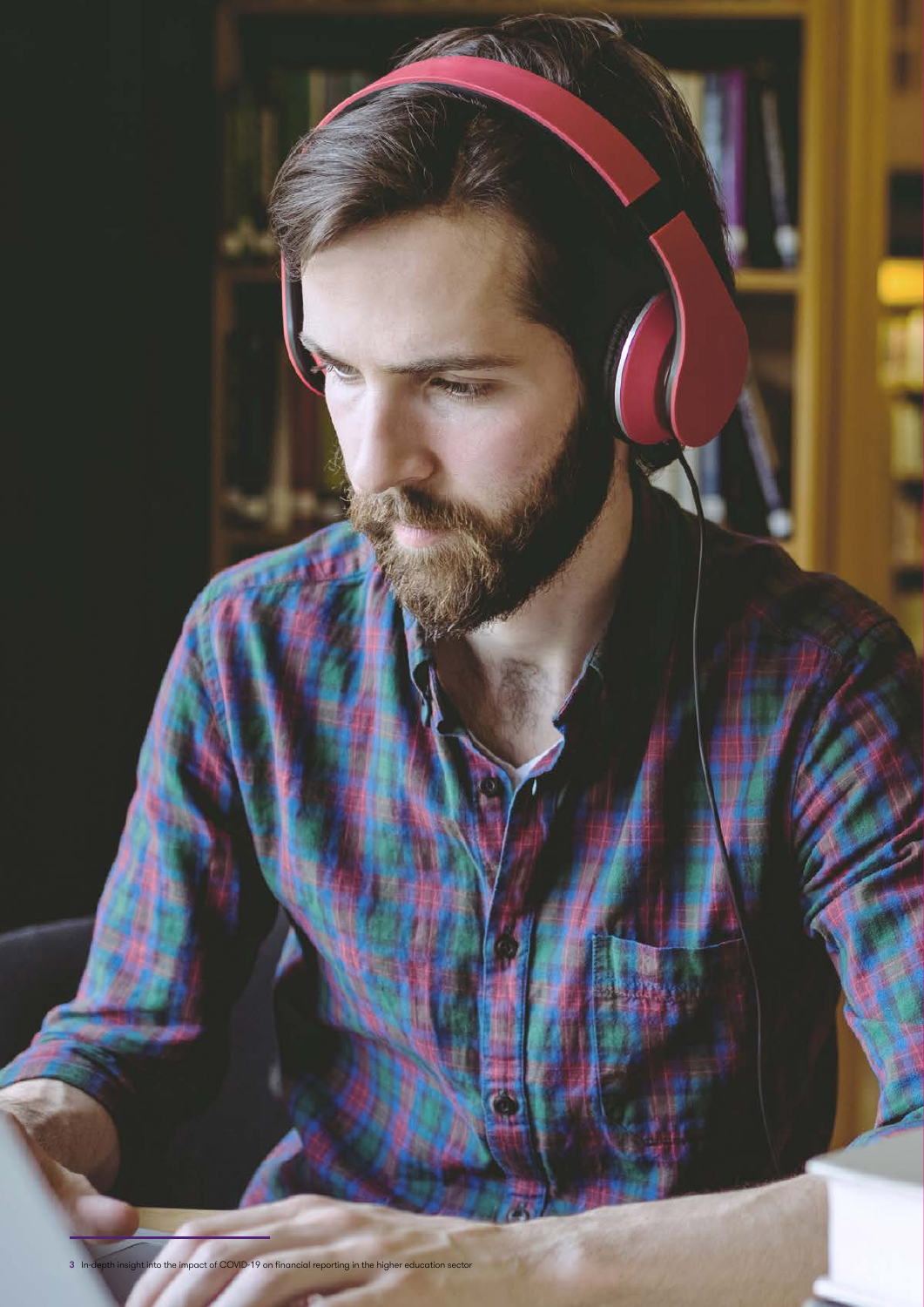

## **Foreword**

Universities across the country are working in an environment that is completely different to the one they were in just months ago with empty campuses and students learning online.

The virus and measures taken to contain it have undoubtedly impacted universities both operationally and financially. This has several accounting ramifications that universities will need to carefully consider when preparing their financial statements for 31 July 2020. Some accounting issues will directly impact the numbers in the 2020 financial statements, whilst others will have more of an impact for the next financial year and will therefore need to be considered when looking at going concern.

We have identified some of the key challenges for the sector, along with the potential financial reporting and regulatory impact, to support preparers of university accounts navigate through some of these key issues. We have also included some useful links to other resources for universities.

We hope that you find our report insightful and helpful to preparing your university accounts in this new reality.



**Carol Rudge**  Partner, Head of Not for Profit **T** +44 (0)20 7728 2400 **E** carol.rudge@uk.gt.com

In-depth insight into the impact of COVID-19 on financial reporting in the higher education sector 4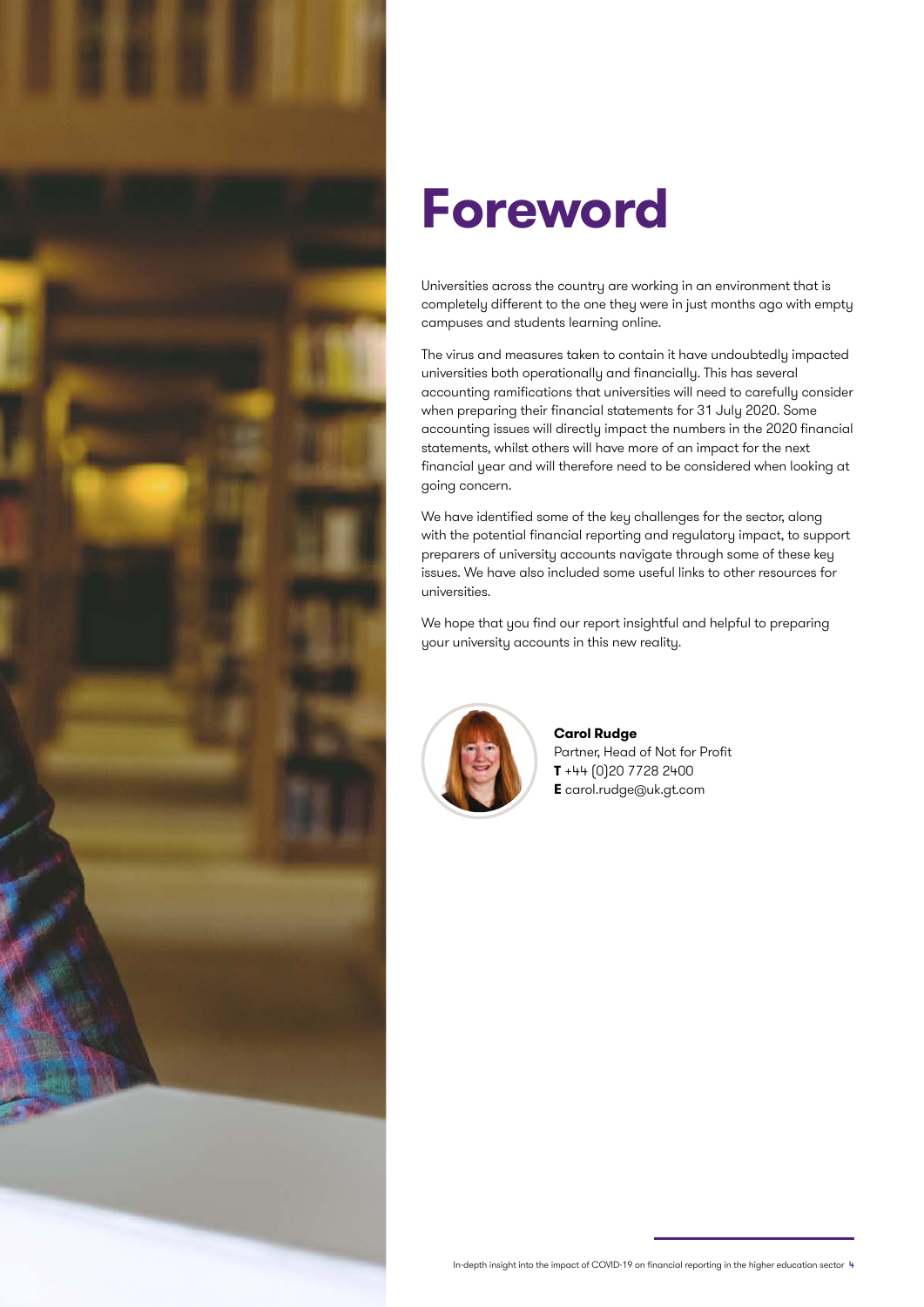# **Operational challenges and the related financial reporting/regulatory impact**

| <b>Operational challenge</b>                                         | <b>Related financial reporting/regulatory impact</b>                                                                                                                                                                                                                                                                                                                                                                                                                                                                 |  |  |
|----------------------------------------------------------------------|----------------------------------------------------------------------------------------------------------------------------------------------------------------------------------------------------------------------------------------------------------------------------------------------------------------------------------------------------------------------------------------------------------------------------------------------------------------------------------------------------------------------|--|--|
| <b>Overseas students not</b><br>starting/continuing<br>their degrees | Student income/going concern - There is a significant risk that due to the uncertainty around<br>safety, ability to travel and method of course delivery, many overseas students may decide not to<br>return or begin their studies in the 2021 academic year.                                                                                                                                                                                                                                                       |  |  |
|                                                                      | For those universities who rely heavily on international student income, this will have a big impact<br>on income in 2021 and potentially beyond if students decided to cancel their courses rather than<br>deferring. The OfS have confirmed that universities can only compensate for this decrease by<br>increasing their recruitment of UK students by 5% of their forecasted numbers.                                                                                                                           |  |  |
|                                                                      | Universities will need to factor in the impact of this reduced income in their forecasts when<br>assessing going concern and the impact this may have on any loan covenants. We have discussed<br>this further in the financial reporting section below.                                                                                                                                                                                                                                                             |  |  |
| <b>Move to online delivery</b><br>and assessments                    | Student income/going concern - Similar to above, if online delivery has to continue into the next<br>academic year, some students may decide to defer their courses for a year. This may result in a<br>further loss of income for 2021 and will need to be taken into account in cash flow forecasts and<br>going concern assessments.                                                                                                                                                                              |  |  |
|                                                                      | <b>Impairment</b> - It remains uncertain as to when students can feasibly return to campus and<br>therefore many assets, for example lecture theatres, may remain unutilised. This is likely to be an<br>indication of impairment depending on the conditions that are present at the reporting date, and<br>therefore universities will need to assess whether any of their assets need to be written down to<br>their recoverable amount. We have discussed this further in the financial reporting section below. |  |  |
| <b>Student</b><br>accommodation                                      | Accommodation income/going concern/loan covenants - Over the summer term most of the<br>student accommodation will have been empty with many universities deciding to offer refunds to<br>students where they have paid in advance. If universities do not return for the autumn term then<br>this reduction in income could be set to continue into the next financial year, again impacting<br>going concern and potentially the ability to meet loan covenants.                                                   |  |  |
|                                                                      | Bad debt provision - Where universities have not offered refunds, they may see an increase in<br>outstanding debtors from students unable/deciding not to pay. These will need to be assessed for<br>their recoverability.                                                                                                                                                                                                                                                                                           |  |  |
|                                                                      | Impairment - As above accommodation will need to be assessed for impairment as it is likely that<br>the impact of covid-19 will be an indicator at the reporting date.                                                                                                                                                                                                                                                                                                                                               |  |  |
|                                                                      | <b>Onerous contracts -</b> Many universities have decided to waive fees for student accommodation for<br>the summer term, however some may still have unavoidable contract costs. Where the costs exceed<br>the economic benefits universities will need to consider whether an onerous provision is required.                                                                                                                                                                                                       |  |  |

<sup>5</sup> In-depth insight into the impact of COVID-19 on financial reporting in the higher education sector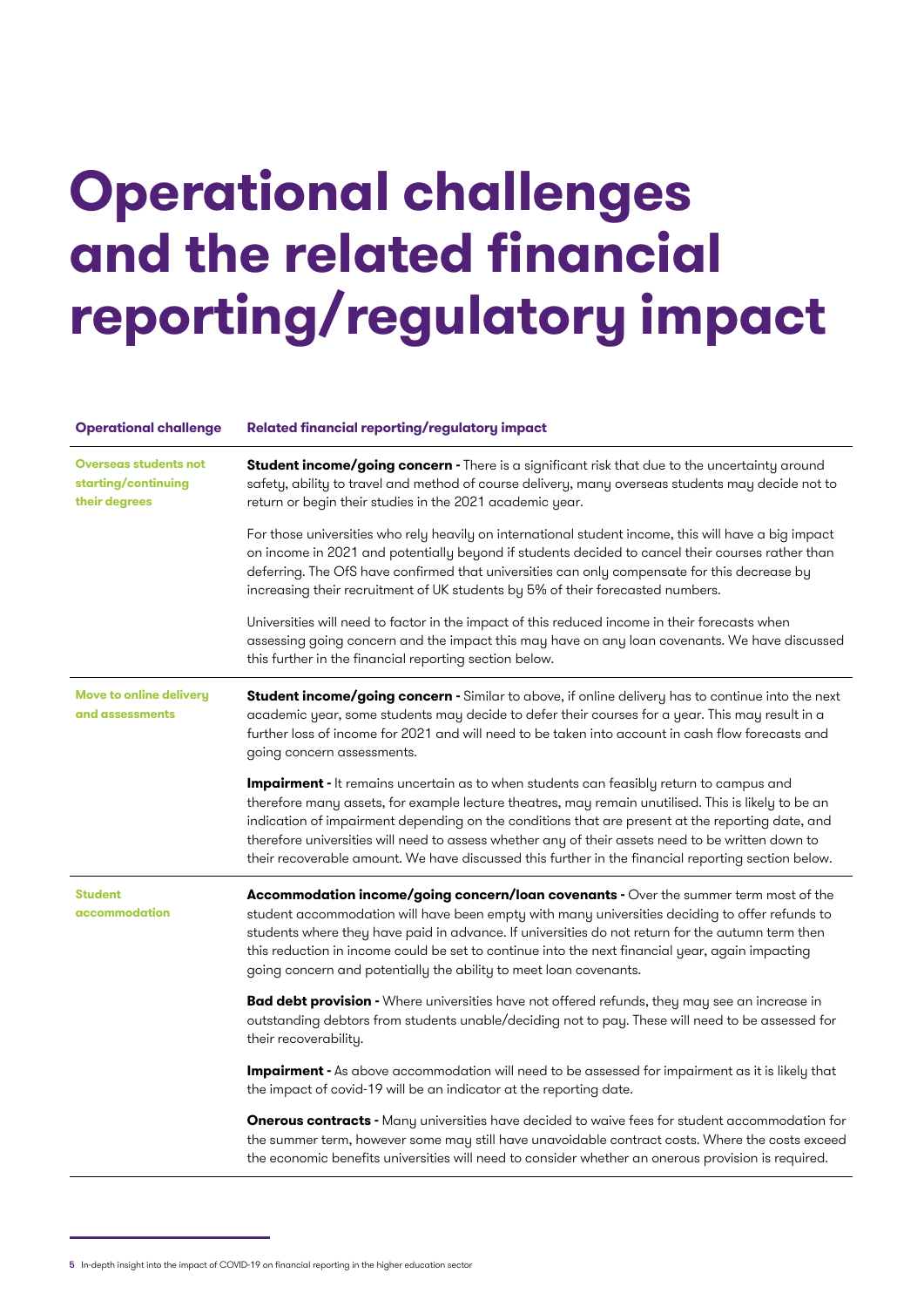| <b>Operational challenge</b>                                        | <b>Related financial reporting/regulatory impact</b><br><b>Onerous contract provisions</b> - As above some universities may have arrangements with external<br>suppliers for provision of services to students, for example catering. As students will not have been<br>on site for the last few months these services will not have been required. Universities will need<br>to consider whether the costs involved in any cancellation of these contracts or a "temporary<br>suspension" may result in an onerous contract provision being required. |  |  |
|---------------------------------------------------------------------|--------------------------------------------------------------------------------------------------------------------------------------------------------------------------------------------------------------------------------------------------------------------------------------------------------------------------------------------------------------------------------------------------------------------------------------------------------------------------------------------------------------------------------------------------------|--|--|
| <b>Supplier contracts</b><br>(e.g. catering contract)               |                                                                                                                                                                                                                                                                                                                                                                                                                                                                                                                                                        |  |  |
| <b>Pausing in research</b><br>and any other<br>significant projects | Research grant income - For any grants received or due to be received, universities will need<br>to re-assess whether they can fulfill the performance measures, conditions or requirements of<br>the grants, particularly where the university's activities have had to be adapted to the current<br>circumstances and resources re-allocated. These might include achieving certain levels of output or<br>using the grant within a specified time period, which may no longer be possible.                                                          |  |  |
|                                                                     | If this is looking unlikely, then universities will need to speak to funders to establish whether any<br>extensions or amendments can be made to the existing agreements and if not then universities will<br>need to re-assess the recognition of these grants in the financial statements.                                                                                                                                                                                                                                                           |  |  |
|                                                                     | There may be also situations where staff costs continue to be incurred even though the project is<br>on hold so there may be a mismatch between grant income recognition and costs incurred.                                                                                                                                                                                                                                                                                                                                                           |  |  |
|                                                                     | The accounting for any amendments will depend on what type of grant it is, for example<br>government grant, non-exchange transaction, commercial research grant and the specific facts and<br>circumstances. We therefore recommend that research contracts are reviewed as soon as possible.                                                                                                                                                                                                                                                          |  |  |
| <b>Cancellation of</b><br>conferences and<br>summer schools         | Contract income/going concern/loan covenants - Many universities will normally rent out their<br>facilities for conferences, summer camps and other events during the holidays. With these having<br>to be cancelled due to social distancing measures, contract income is likely to be impacted for<br>both 2020 financial year and 2021. This loss of income will again need to be factored into cash<br>flow forecasts for the going concern assessment and assess whether it has had/will have impacted<br>the ability to meet any loan covenants. |  |  |
|                                                                     | <b>Gift aid payments</b> - Often these types of operations will be carried out by the trading subsidiary.<br>Therefore, consideration will need to be taken as to whether this impacts the subsidiary's ability to<br>pay gift aid and/or the value of the investment in the subsidiary, and also whether any distribution<br>would put the company into financial difficulty going forward.                                                                                                                                                           |  |  |
|                                                                     | In accordance with FRS 102 29.14A the tax relief associated with the gift aid payment can only<br>be recognised if it is probable that the gift aid payment will be physically paid within 9 months of<br>the reporting date. Universities will need to consider this point carefully, particularly in light of the<br>current circumstances and if payment is not probable then the corporate tax liability will need to<br>be recognised.                                                                                                            |  |  |
|                                                                     | Impairment/Onerous contract provisions - Universities will also need to take into account the<br>cancellation of these events when considering whether there is any impairment to the related                                                                                                                                                                                                                                                                                                                                                          |  |  |

assets or any onerous contracts that need to be provided for.

In-depth insight into the impact of COVID-19 on financial reporting in the higher education sector 6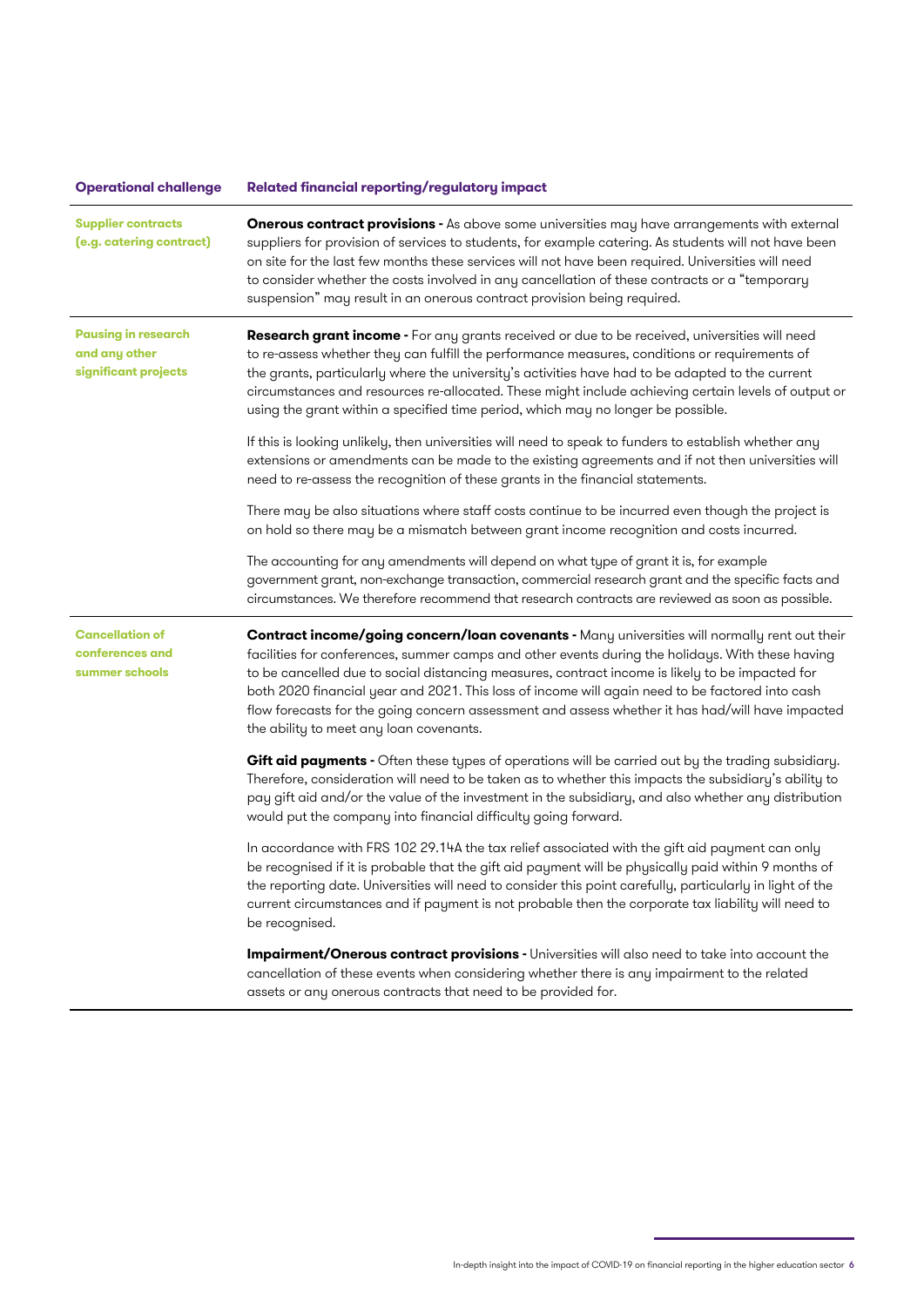# **Significant financial reporting issues to consider**

7 In-depth insight into the impact of COVID-19 on financial reporting in the higher education sector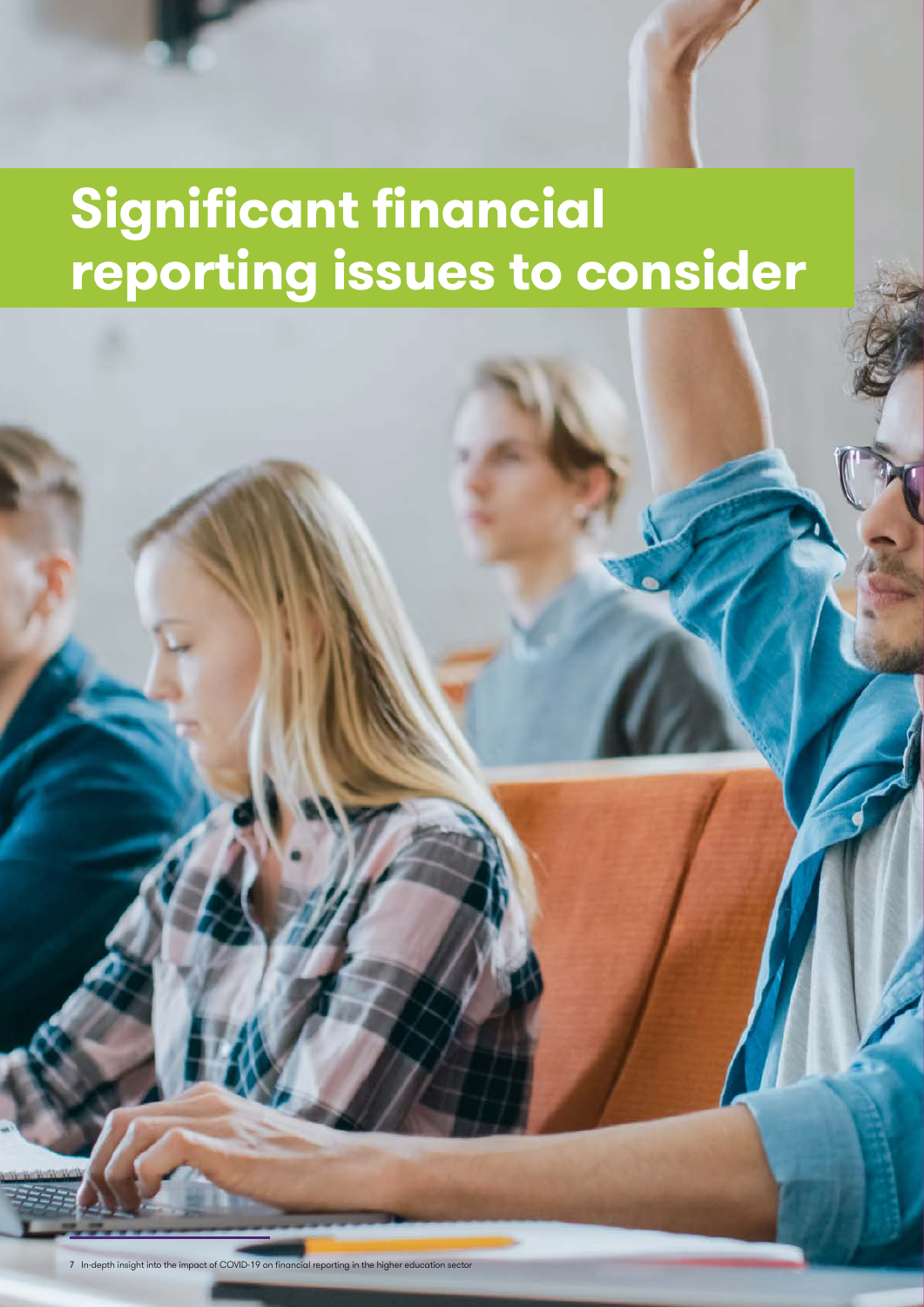

Covid-19 is likely to have a significant impact on a number of areas of the financial statements, some of which we have highlighted earlier in this report. However, there are several other significant areas of consideration:

## **Strategic report including principal risks and uncertainties**

Additional disclosure is likely to be required around Covid-19 in all areas of the strategic report. We would expect the report to include detailed and specific explanations of the current impact of Covid-19, how the governing body have responded, and the resilience of the university in the face of longer-term uncertainty. Universities will also have to reconsider their strategies and outlook going forward given the significant impacts of Covid-19 are likely to continue into at least the next academic year. In accordance with the SORP, universities will need to ensure that any review of its developments and performance throughout the year is fair balanced and understandable.

Stakeholders will be especially interested in the university's risk assessment regarding the impact of Covid-19 and the mitigating actions it has in place in response to the risk of the pandemic. Reporting on the principal risks and uncertainties should be closely linked, and where possible referenced, to all areas of the financial statements where uncertainties around Covid-19 are likely to have an impact on the university.

### **Statement of Corporate Governance and Internal controls**

The latest Accounts Direction, published 25 October 2019, requires universities to include specific statements regarding corporate governance arrangements as well as the internal control measures they have in place. It also explicitly states that where there are any significant internal control weaknesses or failures these need to be disclosed as well as including what actions have been taken to prevent this from happening again.

It is also worth noting that those universities which have chosen to adopt the CUC Code of governance are encouraged to explain if they have been unable/chosen not to follow any of the principles of the Code, which is more likely in the current circumstances. Social distancing measures and staff absences are likely to have had an impact on how effective governance and adhering to internal controls has been maintained and therefore universities need to ensure that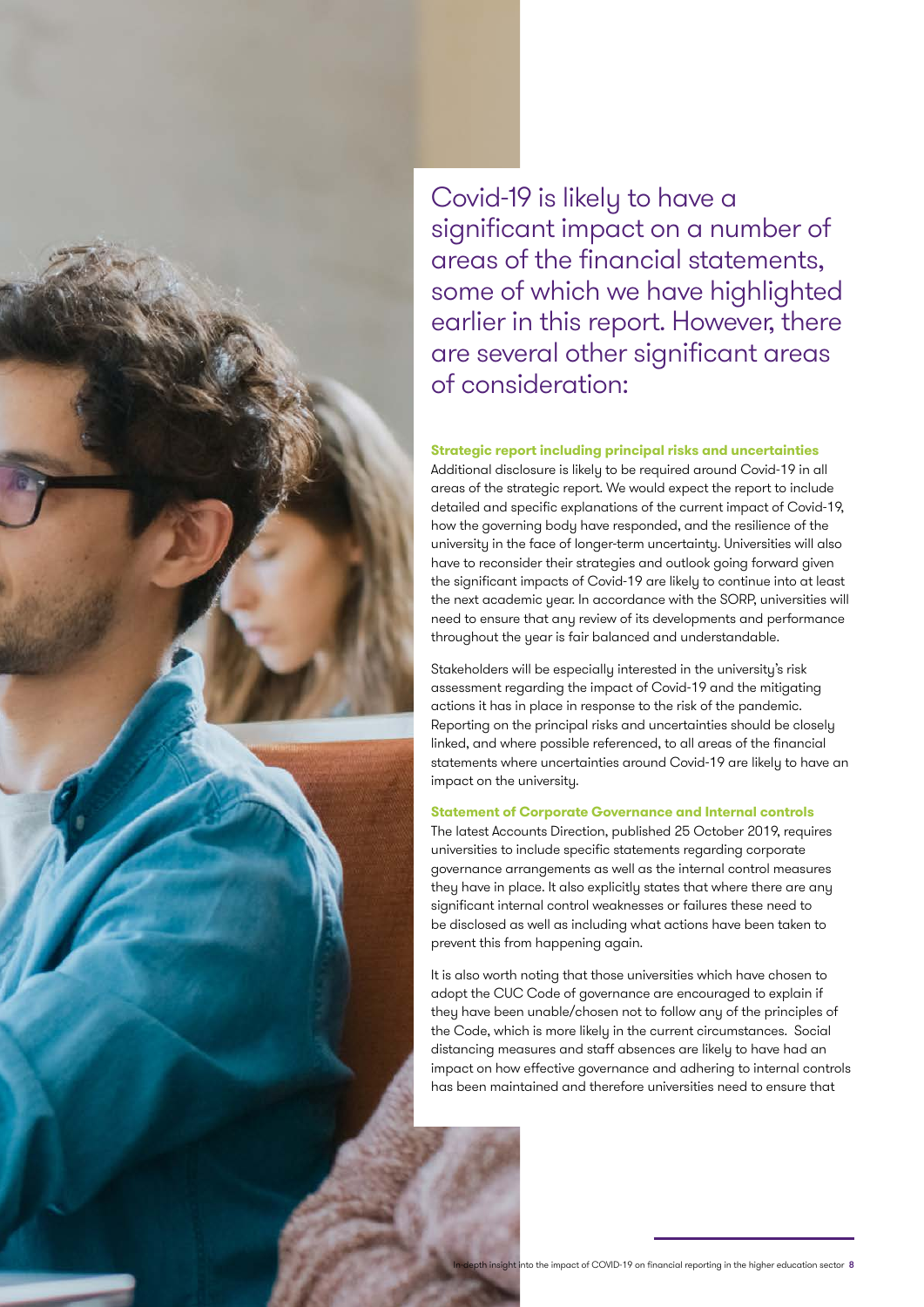where there have been any significant failings or alternative arrangements put in place these should be clearly documented within the relevant statement. Note that these statements should cover the period up to the date that the financial statements are approved.

## **Going concern and liquidity**

Going concern and any associated material uncertainties will need significant consideration and may have an impact on both the audit report, narrative reporting and accounting policy disclosures in the accounts. In the most severe situations, the appropriateness of the going concern basis for accounting may need to be reviewed.

Some key areas to consider around going concern are:

- **Forecasting** any forecasts will need to be revisited in light of the current circumstances as well as a variety of sensitivities and stress testing performed. This stress testing should be done using a "reverse stress testing" strategy. This means that rather than starting with a scenario and looking for the outcome, universities should start with the outcome and look for severe, but possible, scenarios that might cause this outcome to occur. This will allow universities to identify their areas of focus and work on developing strategies to mitigate the severe scenarios from occurring. Universities should also ensure that the forecasts cover the period of at least 12 months from the date of approval of the financial statements and include cash flows as well as a statement of comprehensive income and expenditure and balance sheet. If any government support schemes are included in forecasts these should only be included up to the point that the government have committed to date.
- **Covenants** –Adhering to loan covenants is likely to be an area of concern for both this financial year and for future periods. This therefore needs to be taken into account when assessing going concern. If forecasts predict loan covenants will be breached then universities should contact lenders as soon as possible to address whether waivers can be obtained by the reporting date and if not assess whether the loan classification and going concern assumption remains appropriate.
- **Financing** Universities will need to consider whether any financing or refinancing will be impacted, and if so, what impact this may have on the accounts in terms of loan disclosures, potential impact of any debt modifications and also the knock on impact on any capital commitments which are dependent on finance from external sources.

#### **Significant judgements and estimates**

Many areas of the annual report involve management's judgements and assumptions as of the reporting date. It is a time of great uncertainty and therefore any disclosures on significant judgements and estimates will need to be sufficiently detailed and updated to reflect the current situation and any changes in underlying assumptions and sources of estimation uncertainty.

Careful consideration should be given to areas where management has made assumptions and taken judgements which are highly sensitive and could result in impairment of assets for instance.

### **Disclosure on access and participation**

Under the new Accounts Direction additional disclosures are required regarding expenditure on access and participation. Universities may not be able to achieve the expenditure included in their approved plans and therefore additional narrative will be required to explain any significant variances.

#### **Impairment**

There are many areas of the financial statements which will need to be assessed for impairment considering the financial impact of the pandemic. At each reporting date, the governing body must assess whether there is any indication that an asset may be impaired. Paragraph 20.5 of the SORP gives some clear examples of indicators of impairment, including assets becoming idle.

To put this into context for the Higher Education sector we have highlighted some key areas below where impairment assessments may be necessary in the current climate, depending on the conditions at the reporting date.

**Tangible fixed assets** - Many universities are currently going through a period of significant disruption due to the lockdown with many assets not being utilised, for example lecture theatres and student accommodation. Both FRS 102 and the SORP require non-financial assets such as tangible assets to be impaired if their carrying value exceeds their recoverable amount. The method used to determine the recoverable amount of these assets will depend on whether the asset is primarily held to generate cash as a commercial return or for the service potential to the students. There may also be assets for which it is not possible to estimate the recoverable amount individually. Where this is the case, assets will need to be grouped together to assess the recoverable amount, either in a cash generating unit or a group of assets that in combination deliver service potential. Paragraph 20.4 of the SORP provides the example of a faculty, school or department level as a group of assets that in combination deliver service potential.

<sup>9</sup> In-depth insight into the impact of COVID-19 on financial reporting in the higher education sector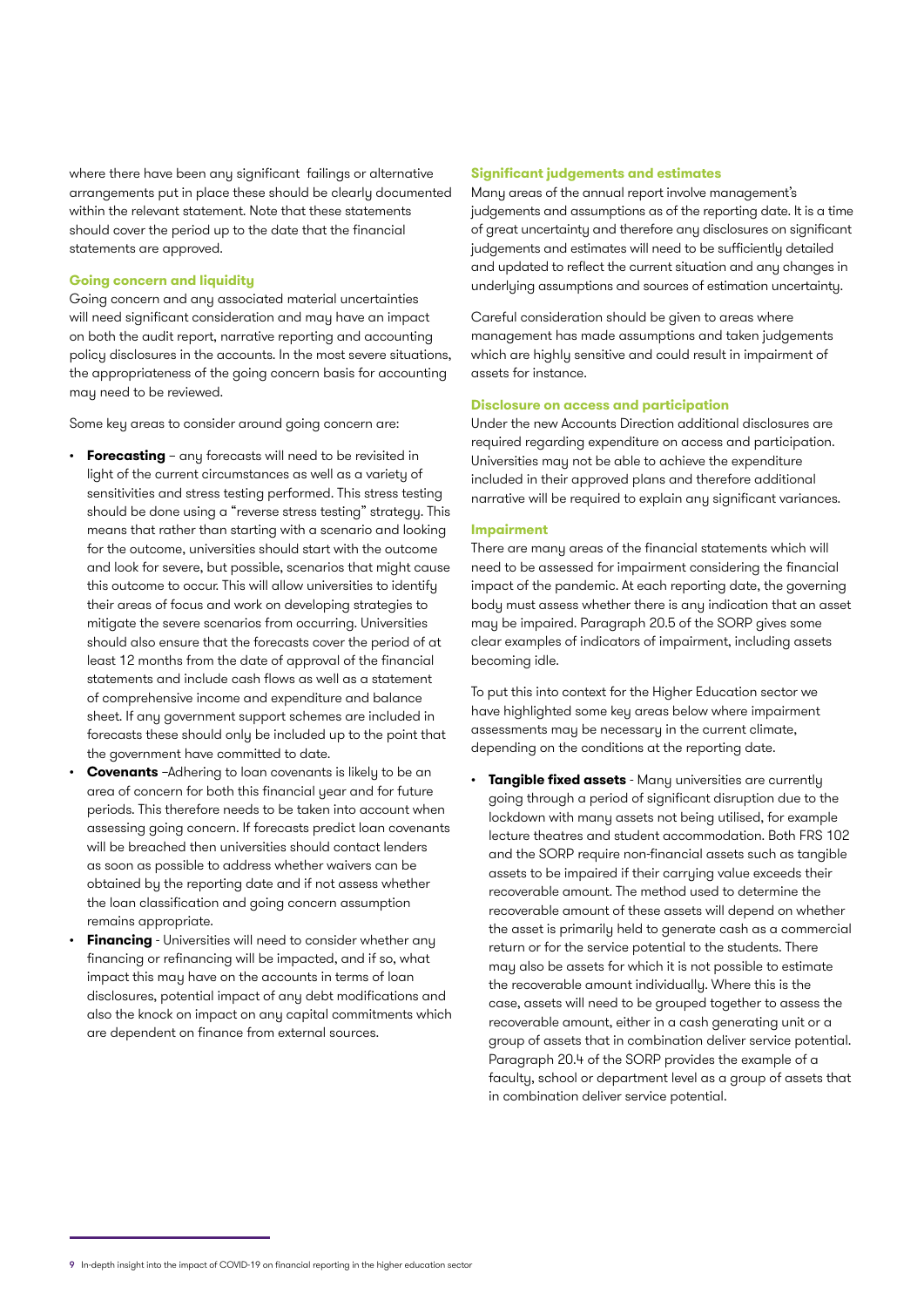- **Investment properties** Due to the current government advice regarding social distancing and uncertainty around the property market, universities will need to ensure that all property valuations are using the best estimates possible. Sufficient disclosure should be given regarding any assumptions that have been used, particularly in cases where assumptions have been used as an alternative to onsite inspections. Guidance on social distancing is constantly changing and on-site valuations may be possible by the year end, however there are still uncertainties in assumptions to take into account.
- **Investment in joint ventures/investment in subsidiaries**  – Some universities have complex group structures and will need to consider whether the impact of Covid-19 including any measures taken to control it, are an indicator that the investments in joint ventures/subsidiaries are impaired.
- **Debtors and other short and long-term assets** Universities will need to review amounts due from third parties to assess whether they are still recoverable, taking into consideration the financial situation of the third party. If issues with recoverability are identified they will then need to establish whether any provision is required against these balances.

### **Employee benefits such as sick pay and termination costs**

Universities will need to consider whether additional provisions and disclosures are necessary due to employee layoffs and other employee related items for example sick pay as a result of Covid-19. The Accounts Direction requires a number of disclosures in this area and therefore universities should ensure that they refer to paragraphs 10-18 when considering what to include in this area.

## **Investments**

Financial markets across the world have been very volatile due to the current uncertainty surrounding the economic impact of the pandemic, and therefore the value of any non-cash investments held are likely to be reduced. This will therefore reduce total net assets and any universities with loan finance will need to consider whether this has an impact on any of their covenants. It will also have an impact on the valuation of defined benefit pension schemes as discussed below.

### **Pension valuations**

It is likely the fall in the value of investments will affect the valuation of defined benefit pension schemes overall and in some cases, universities may see a noticeable increase in their defined benefit pension deficit. Some actuarial methodologies may also traditionally use 'estimated' investment valuations to determine the year end fund asset position, however due to the volatility of the financial markets, where possible actual investment values (i.e. the asset valuation as at the year-end) should be used. Using any estimated asset valuations increases the likelihood of a significant misstatement in the overall defined benefit pension scheme position at the year end.

#### **Post balance sheet events**

Most universities have 31 July 2020 year ends and therefore Covid-19 is an adjusting event and the effects of the pandemic must be taken into account in measuring assets and liabilities wherever relevant, based on facts and circumstances at yearend. However, new information about the likely severity and duration of the effects of Covid-19 will continue to emerge. Careful analysis and judgement, with reference to Section 32 of FRS 102, will be required to determine whether this information is 'adjusting' on the basis that it provides new evidence about the year-end situation, or is a non-adjusting event that should be disclosed.

We would encourage all universities to consider all these points when preparing their financial statements to ensure that they have considered all relevant points.

In-depth insight into the impact of COVID-19 on financial reporting in the higher education sector 10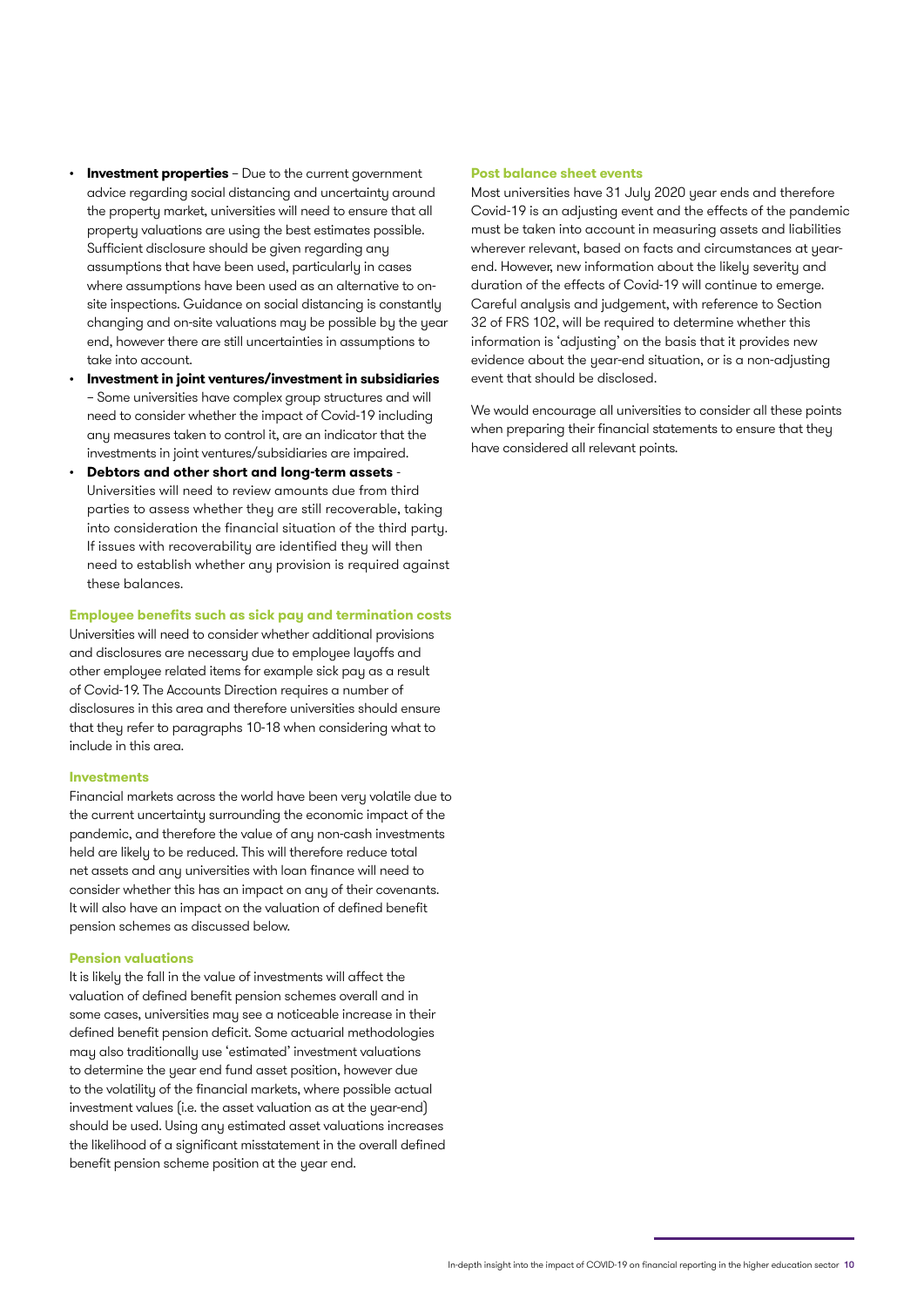## **Government support schemes - considering the accounting implications**

The Government has announced some measures<sup>1</sup> to help support the Higher as follows:

- **• Temporary student number cap** recruitment capped for full-time undergraduate UK and EU students for 2020/21 up to forecasts plus an additional 5% to ensure a fair distribution of students amongst providers. Additional places, above the 5%, can be allocated at the discretion of the Government to support vital public services, for example nursing and
- **• Enhanced Clearing process** UCAS are developing a new, personalised
- **• Research** –bringing forward around £100m of quality-related research
- **• Student Loan Company** bringing forward around £2.6bn of Student Loan Company payments. This will provide additional cash funding
- **• Government Support Packages** The Government have also confirmed that Higher Education Institutions are eligible to apply for the Government's support packages, including business plan support duplicating funding already provided.

The various government grants and support will need to be assessed in accordance with section 17 of the SORP and FRS 102 section 24. Any



11 In-depth insight into the impact of COVID-19 on financial reporting in the higher education sector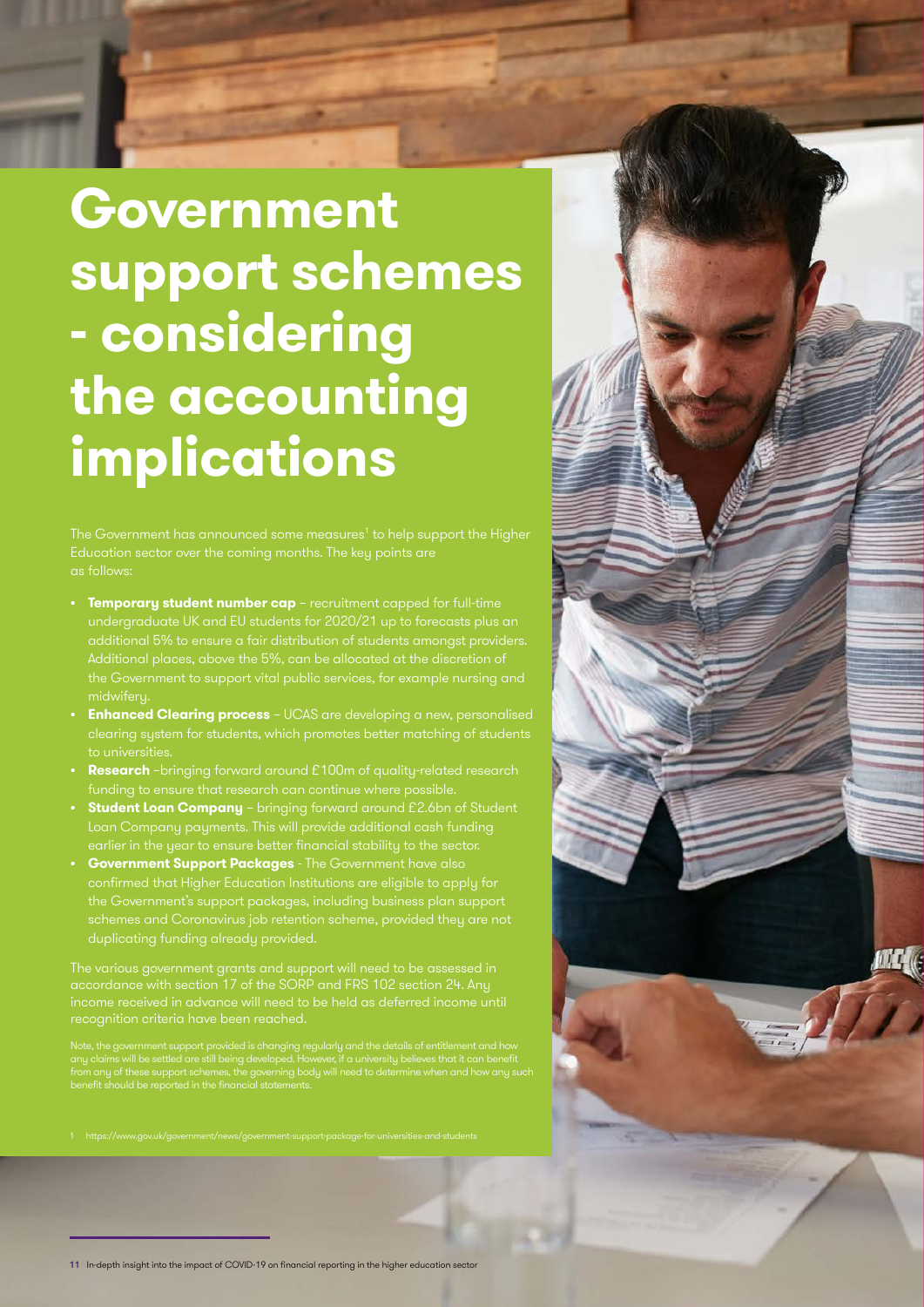| <b>Government scheme</b>                                                                                                                                                                                                                                                                        | <b>Accounting considerations</b>                                                                                                                                                                                                                                                                                                                                                                                                                                                                                                                                  |  |  |
|-------------------------------------------------------------------------------------------------------------------------------------------------------------------------------------------------------------------------------------------------------------------------------------------------|-------------------------------------------------------------------------------------------------------------------------------------------------------------------------------------------------------------------------------------------------------------------------------------------------------------------------------------------------------------------------------------------------------------------------------------------------------------------------------------------------------------------------------------------------------------------|--|--|
| <b>Coronavirus Job Retention Scheme</b><br>Under this scheme the government will reimburse 80% of<br>the wages of employees who have been furloughed, but<br>who are being kept on the payroll.                                                                                                 | <b>Government grants</b><br>As this scheme involves a transfer of resources from government to the university, it<br>meets the definition of a government grant.                                                                                                                                                                                                                                                                                                                                                                                                  |  |  |
| BUFDG have created a detailed guide <sup>2</sup> on the applicability<br>of this scheme for the Higher Education Sector.                                                                                                                                                                        | The government grant income should be recognised over the period for which the<br>employees are furloughed.<br>Whilst this scheme is designed to reimburse the staff costs, the government grant<br>should not be netted off against the related expense in the income statement, and<br>therefore the grant should be presented gross.                                                                                                                                                                                                                           |  |  |
|                                                                                                                                                                                                                                                                                                 | Please refer to section 17 Government grants of the SORP for further guidance.                                                                                                                                                                                                                                                                                                                                                                                                                                                                                    |  |  |
| <b>Coronavirus Business Interruption Loan (CBILS)</b><br>This scheme supports small and medium-sized businesses,<br>with an annual turnover of up to £45million, to access<br>loans, overdrafts, invoice finance and asset finance of up<br>to £5 million for up to 6 years.                    | Under CBILS, the government will cover interest and other fees so that element<br>would fall into the definition of government grants and thus the accounting for the<br>government grant income will be similar to the Coronavirus Job Retention Scheme<br>as described above. Note, the grant interest income will also need to be recorded<br>separately from the interest expense, as netting off is not permitted by the SORP or<br>FRS 102.                                                                                                                 |  |  |
| For entities satisfying this criterion, the government will<br>cover the first 12 months of interest payments and any<br>lender fees.                                                                                                                                                           | The government will also provide lenders with a guarantee of 80% on each loan<br>and therefore universities might be able to access finance that previously has not<br>been possible due to this additional guarantee.                                                                                                                                                                                                                                                                                                                                            |  |  |
|                                                                                                                                                                                                                                                                                                 | FRS 102 requires that this loan is measured at the present value of the future<br>payments discounted at a market rate of interest for a similar debt instrument.                                                                                                                                                                                                                                                                                                                                                                                                 |  |  |
|                                                                                                                                                                                                                                                                                                 | The government support to obtain this finance could be seen as another form of<br>government grant. However quantifying the value of the grant element (if any)<br>could be extremely challenging as it would involve determining the current market<br>interest rate for the loan without the benefit of the government guarantee. This is<br>an area of development so universities should watch out for more guidance on this<br>issue. We suggest early engagement and discussions on this matter are held with<br>your advisors and auditors where relevant. |  |  |
| <b>Coronavirus Large Business Interruption Loan</b><br>Scheme (CLBILS) <sup>3</sup><br>CLBILS is available to those universities with a turnover<br>above £45 million.                                                                                                                          | CLBILS operates in a similar way to CBILS in that the government will provide lenders with<br>a guarantee of 80% on each loan. However, with CLBILS, the government does not cover<br>any interest payments or lender fees, and therefore the support offered here is purely to<br>give access to finance which may not have previously been available.                                                                                                                                                                                                           |  |  |
| <b>COVID Corporate Financing Facility (CCFF)</b><br>The CCFF will provide short-term finance to large<br>businesses in the form of a commercial paper to<br>help with short-term cash flow issues.                                                                                              | The commercial paper is an issue of debt and therefore should be accounted for as a<br>financial liability in accordance with section 6 of the SORP. However, similar to the CBILS<br>and CLBILS described above, the university needs to consider whether the commercial<br>paper has been issued at a market rate of interest.                                                                                                                                                                                                                                  |  |  |
| <b>VAT deferral</b><br>UK VAT registered universities that have a VAT<br>payment due between 20 March 2020 and 30<br>June 2020 will be able to defer the payment until<br>31 March 2021. No interest of penalties will be<br>charged on amounts deferred.<br>VAT returns should still be filed. | Note that this is only a deferral and therefore any liability for VAT should remain. If the<br>deferral results in the liability being due after 12 months of the year end, then it should be<br>moved from current to non-current.                                                                                                                                                                                                                                                                                                                               |  |  |

2 https://www.bufdg.ac.uk/Resources/News/View?g=b8bfc6f5-4664-4989-9cce-d03a4b589213&t=BUFDG%20Jo

3 https://www.british-business-bank.co.uk/ourpartners/coronavirus-business-interruption-loan-schemes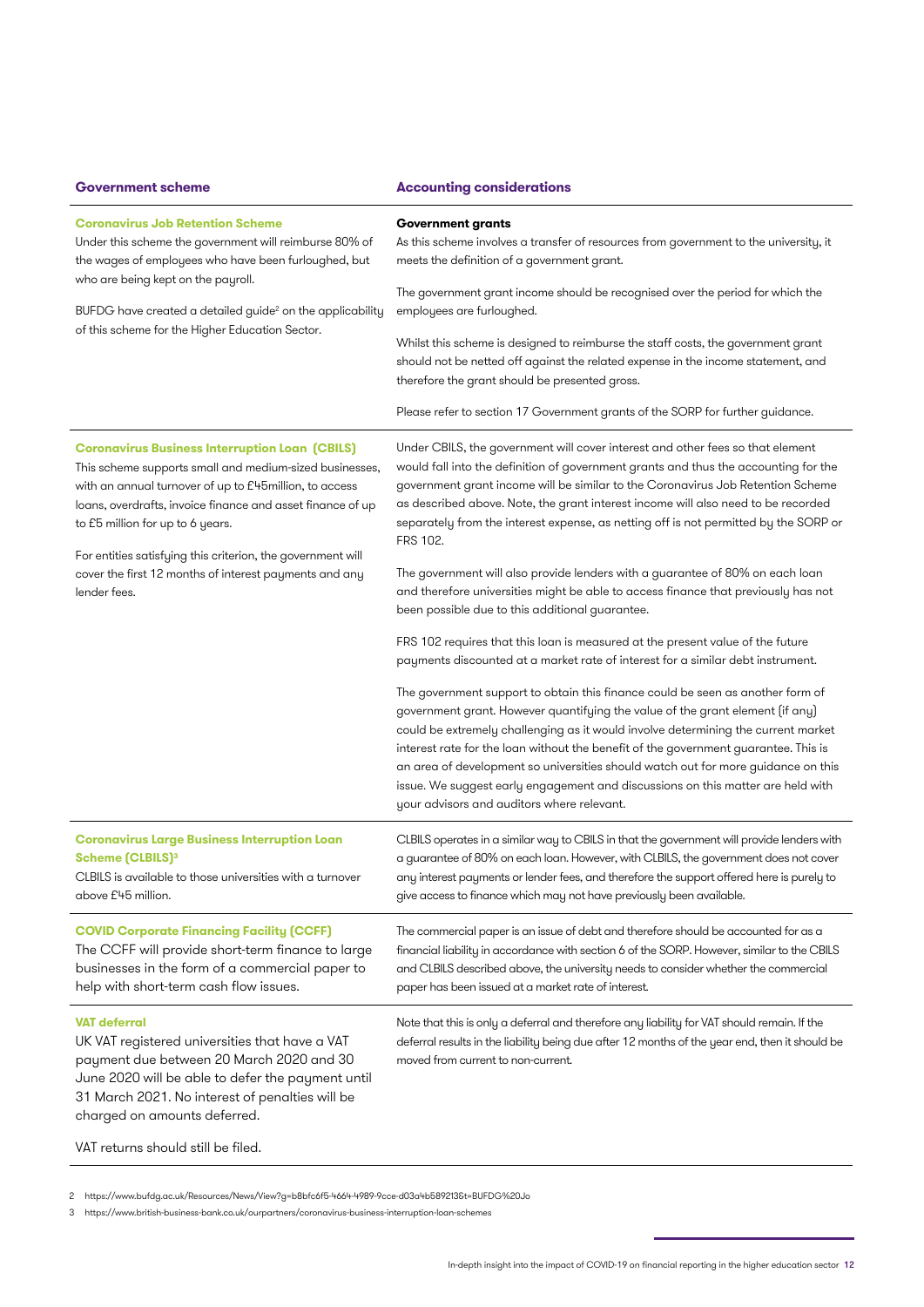## **Regulator's response**

In light of the pandemic, the Office for Students (OfS) has responded<sup>4</sup> by making changes to their regulatory requirements during this period of uncertainty. These changes were made on the 25 March and there is no set date as to when these changes will be suspended. The key changes to their regulatory requirements have been noted below:

- Amendments to reportable events guidance (see below for further detail)
- Removal of deadlines for submission of certain cyclical data returns. Note that this does not include: Annual financial returns, Graduate Outcomes survey contact details, Individualised Learner Record (for Further Education only) and Unistats data returns. For these returns the existing deadlines are still in place.
- No new data audits or data reconciliation activity will take place
- Suspension of all enhanced monitoring requirements currently in place for individual providers aside from those relating to financial viability and sustainability
- Suspension of requirements imposed by specific ongoing conditions of registration apart from those relating to student outcomes, financial viability and sustainability and management and governance (conditions B3, D and E2)
- Amendments to approvals of Access and Participation plans
- Delivery of commitments in previously approved access and participation plan remain in place

### **Reportable Events**

The OfS has issued revised requirements for reportable events during the period of disruption resulting from the Covid-19 pandemic.

The guidance issued includes two new narrowly defined reportable events:

- short-term financial risk; and
- cessation or suspension of the delivery of higher education, including the inability to award qualifications or credit.

Universities are normally required to report to the OfS material events with possible financial viability or sustainability implications. However, determining the long-term impact (for example over 3-5 years) is difficult during times of great uncertainty. Therefore, OfS wants providers to primarily focus on any short-term financial risks or actual cessation or suspension of delivery of higher education. It identifies some key indicators of short-term financial difficulty – for example liquidity dropping below 30 days at any point during a rolling three- month period from the date of the report to the OfS.

They have removed requirements to report some existing types of event, for example notice of any regulatory action/legal action, however there is still an ongoing requirement to report some existing types of event.

Any event should be reported within five days of the date that the reportable event is identified or, if that is not possible due to exceptional circumstances then as soon as possible.

For further details please refer to the guidance <sup>5</sup> issued by the OfS on 25 March 2020.

4 https://www.gov.uk/government/news/rsh-statement-on-coronavirus

<sup>5</sup> https://www.officeforstudents.org.uk/media/5b874e9b-5588-4bec-b386-d83d59a20401/covid-19-reportable-events-guidance.pdf

<sup>13</sup> In-depth insight into the impact of COVID-19 on financial reporting in the higher education sector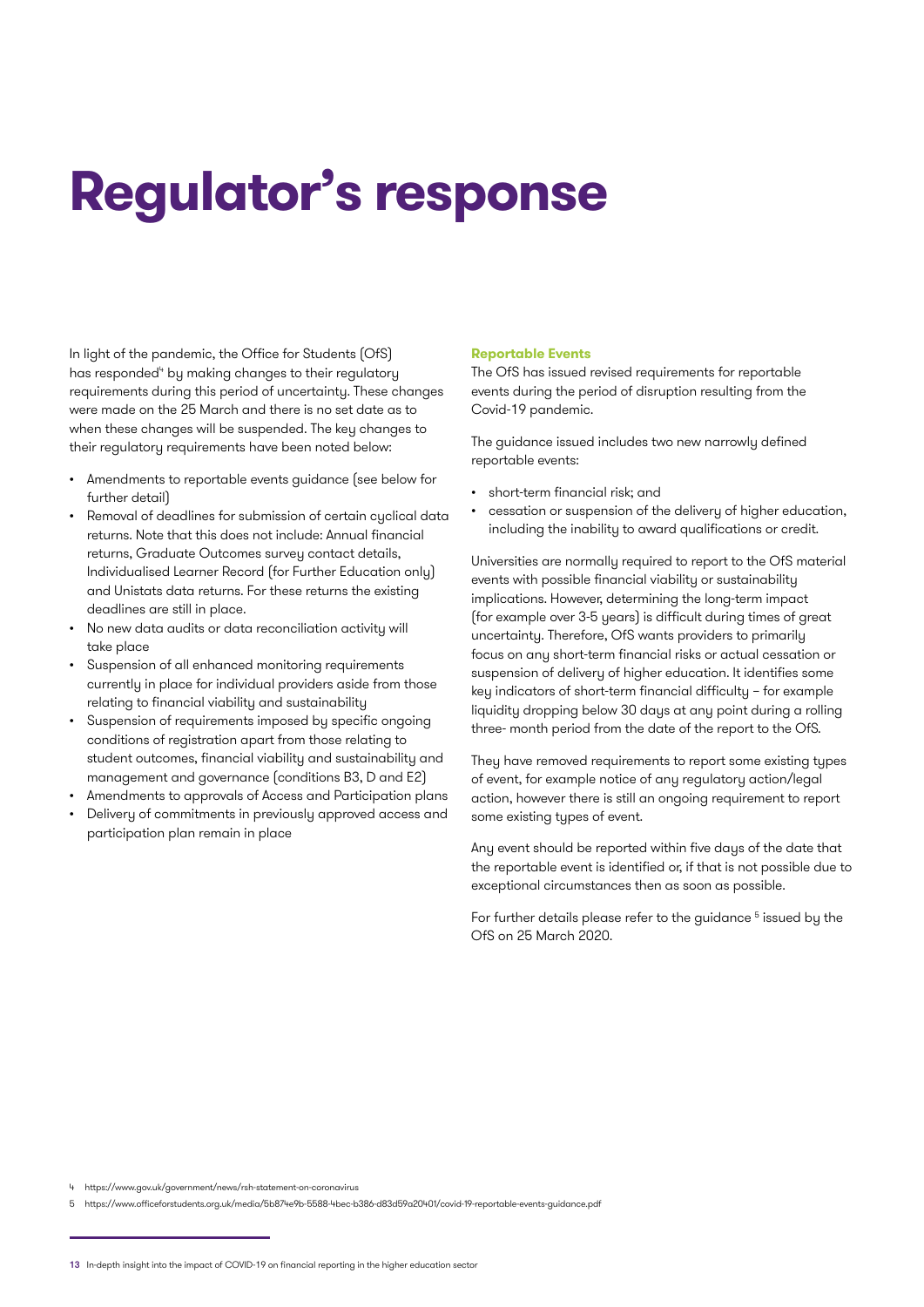# **Impact on audit work/ external scrutiny process**

- **Audit approach** Planned audit approaches are likely to change due to logistical issues as well as a heightened risk in several areas of the financial statements, resulting in additional testing being required, particularly in the area of going concern. Social distancing will have a significant impact on how auditors obtain the evidence they require as well as how they communicate. You may see an increase in use of technology as well as more substantive testing, particularly if the operation of internal controls has been affected. Auditors and universities will need to work together to identify what alternative measures are possible in the current environment without reducing the quality of audit evidence. The amount of audit work and length of audits are therefore likely to increase significantly due to the impact on financial reporting and it should be anticipated that additional scrutiny will be there over key estimates and significant judgments made by management.
- **Audit reports** Due to the uncertainty of the long-term impact of the pandemic and potential difficulties with supporting the going concern assumption there is a greater likelihood of audit reports being modified.
- **Audit committee meetings and other significant meetings**  Audit Committee meetings may be impacted if physical meetings are still prohibited/advised against at the timing of the meeting. Audit committees will need to discuss with their auditors how best to communicate, holding virtual meetings where possible.
- **Filing deadlines** Companies House are accepting applications for filing extensions<sup>6</sup>, however the OfS have not issued any extensions to date.
- **Matters of material significance** If there is a significant operational and/or financial impact that requires reporting to the regulator (see regulator's response section) auditors may also need to report a matter of material significance. However please note the Charity Commission have updated their guidance  $<sup>7</sup>$  for auditors/</sup> examiners where a modified opinion, an emphasis of matter, or a matter identified by the auditor/examiner is solely due to the exceptional circumstances of the national emergency affecting the conduct of the audit or the independent examination. Further consideration may be required in applying this guidance.

6 https://www.gov.uk/government/news/coronavirus-if-your-company-cannot-file-accounts-with-companies-house-on-time

7 https://www.gov.uk/government/publications/guidance-for-auditors-and-independent-examiners-of-charities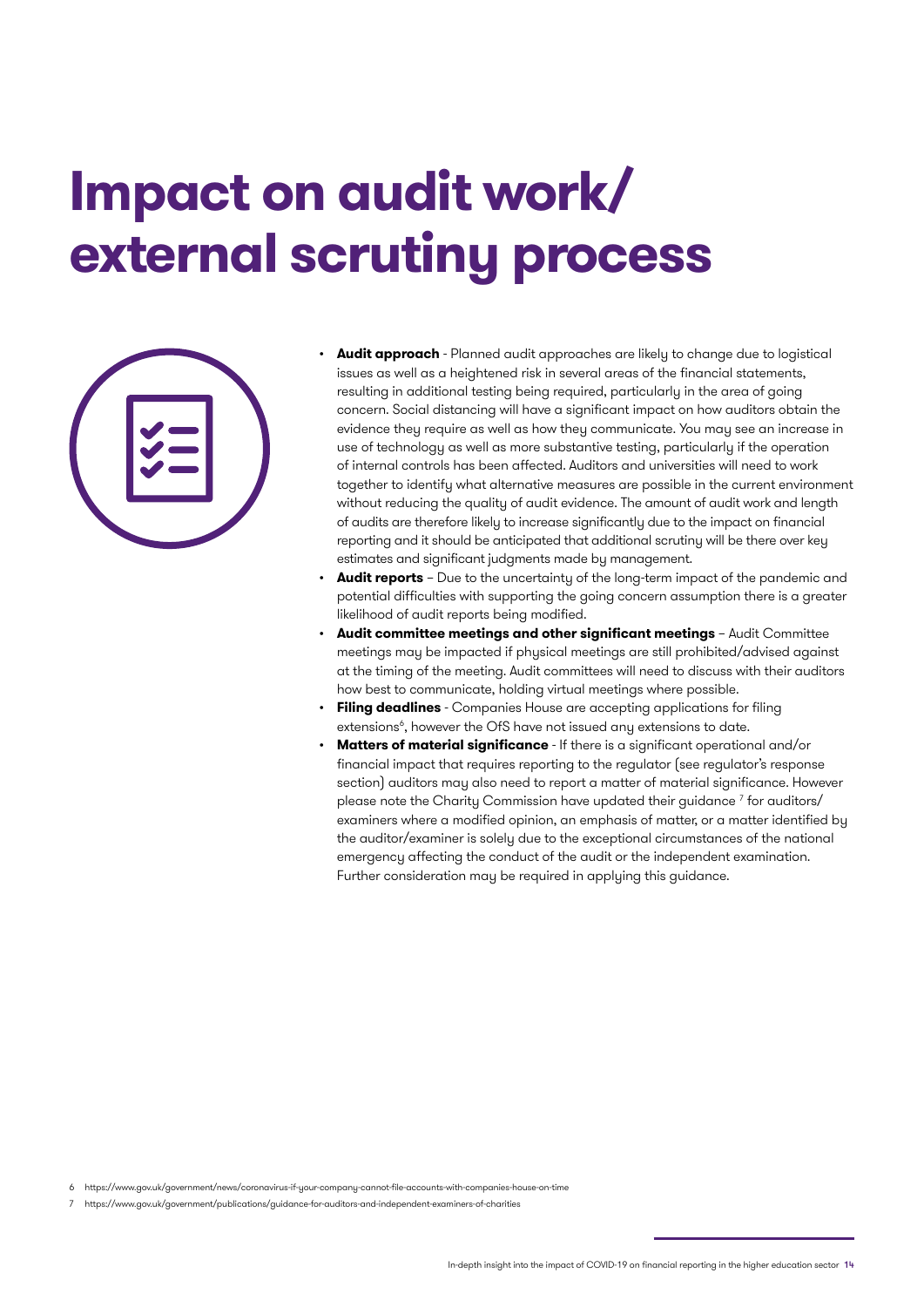## **Early engagement with key stakeholders**



In uncertain times, it is particularly important to be in constant dialogue with all key stakeholders. Some examples include:

- **OfS** if universities become aware that they are in risk of breaching of any of the regulations then early and open dialogue with the OfS is recommended. As noted above the OfS has made changes to their regulatory and reporting requirements during this period of uncertainty, with further guidance likely to be issued. Therefore, universities should ensure that they keep up to date with any communications from the regulator.
- **Valuation experts** These should be contacted as soon as possible to establish how they will obtain the most accurate valuation methods, in light of the current uncertainty and with social distancing methods in place. RICS have issued some advice<sup>8</sup> to its members on that matter, including highlighting the possibility that some valuations may need to be issued with 'material valuation uncertainty' declarations. Though clearly this will need to be monitored closely as social distancing measures are changing constantly and the situation may again change as lockdown measures are slowly lifted.
- **Lenders** Early conversations should be held with lenders to discuss the possibility of amendments to covenants if in danger of being breached and obtaining waiver documentation in a timely manner.
- **Actuaries** Discussions with actuaries, engaged to support with defined benefit pension schemes, should be held regarding updates to the assumptions used and timing of their report, in order to obtain the most accurate valuation possible.

8 https://www.rics.org/uk/upholding-professional-standards/sector-standards/valuation/valuation-coronavirus/

<sup>15</sup> In-depth insight into the impact of COVID-19 on financial reporting in the higher education sector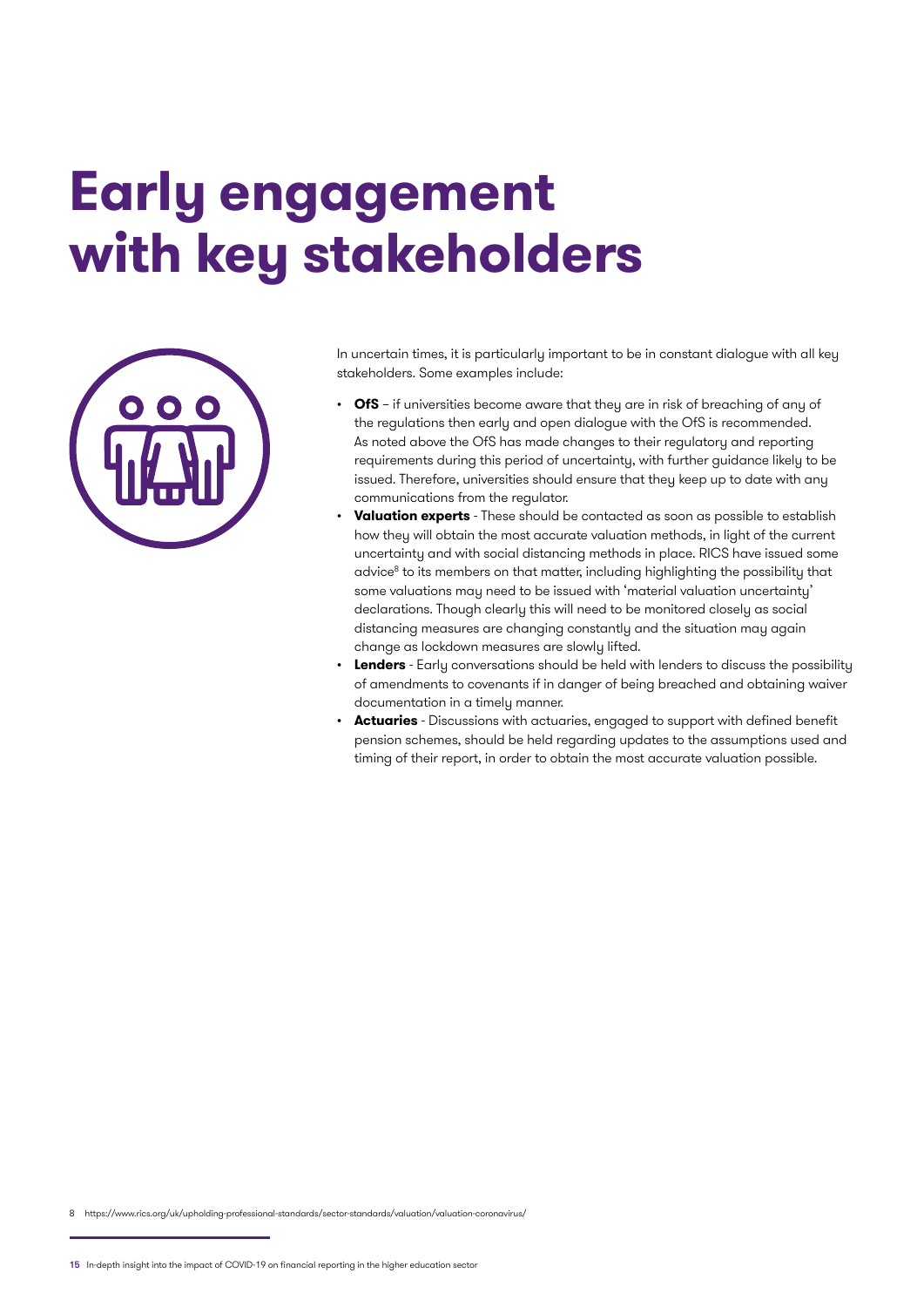## **Further resources and guidance**

The amount of information and constant updates can be overwhelming and therefore we have included some key websites for guidance on both the operational and financial aspects that are being updated regularly so that you have these to hand.

## **Grant Thornton Covid-19 Hub**

Grant Thornton have a dedicated Covid-19 hub <sup>9</sup>, which covers a number of topics including: navigating government support, cyber security, contingency planning, impact on businesses and option to join weekly webinars which provide practical steps to dealing with the impact of the pandemic.

## **BUFDG and HEPA**

BUFDG, HEPA and other organisations under the Professional Higher Education Services umbrella, are collaborating to bring together resources to one site 10 that will assist their members in developing their response to the Covid-19 pandemic. It includes official government guidance, sample communications, and dedicated discussion boards.

## **Universities UK (UUK)**

UUK have a dedicated page<sup>11</sup> on the pandemic, which is being updated regularly. This covers a variety of topics including: Safety, Health and Wellbeing, Admissions, Supporting the national effort, FAQs and links to relevant bodies and the impact on international work of UK universities including international students.

### **Office for Students (Ofs)**

The OfS have a dedicated page to Covid-1912 for both providers and students which includes guidance on:

- FAQs
- Unconditional offer-making
- Regulatory Requirements
- Time-limited condition of registration
- Funded projects monitoring changes
- Contacts

#### **FRC**

Although not specific to the Higher Education sector, the Financial Reporting Council (FRC) are continuously updating their advice<sup>13</sup> on the impact of the pandemic on financial reporting and audits. This is relevant for both companies and auditors.

**Please note that this is a constantly evolving situation and therefore information included within this report may change over time .** 

13 https://www.frc.org.uk/about-the-frc/covid-19/

<sup>9</sup> https://www.grantthornton.co.uk/en/insights/responding-to-coronavirus-covid-19/

<sup>10</sup> https://www.bufdg.ac.uk/Resources/News/View?g=a7c5e609-1af8-4767-9a59-c1cf4513d99d&m=2&y=2020&t=Coronavirus%20resources9d&m

<sup>11</sup> https://www.universitiesuk.ac.uk/covid19

<sup>12</sup> https://www.officeforstudents.org.uk/advice-and-guidance/coronavirus/